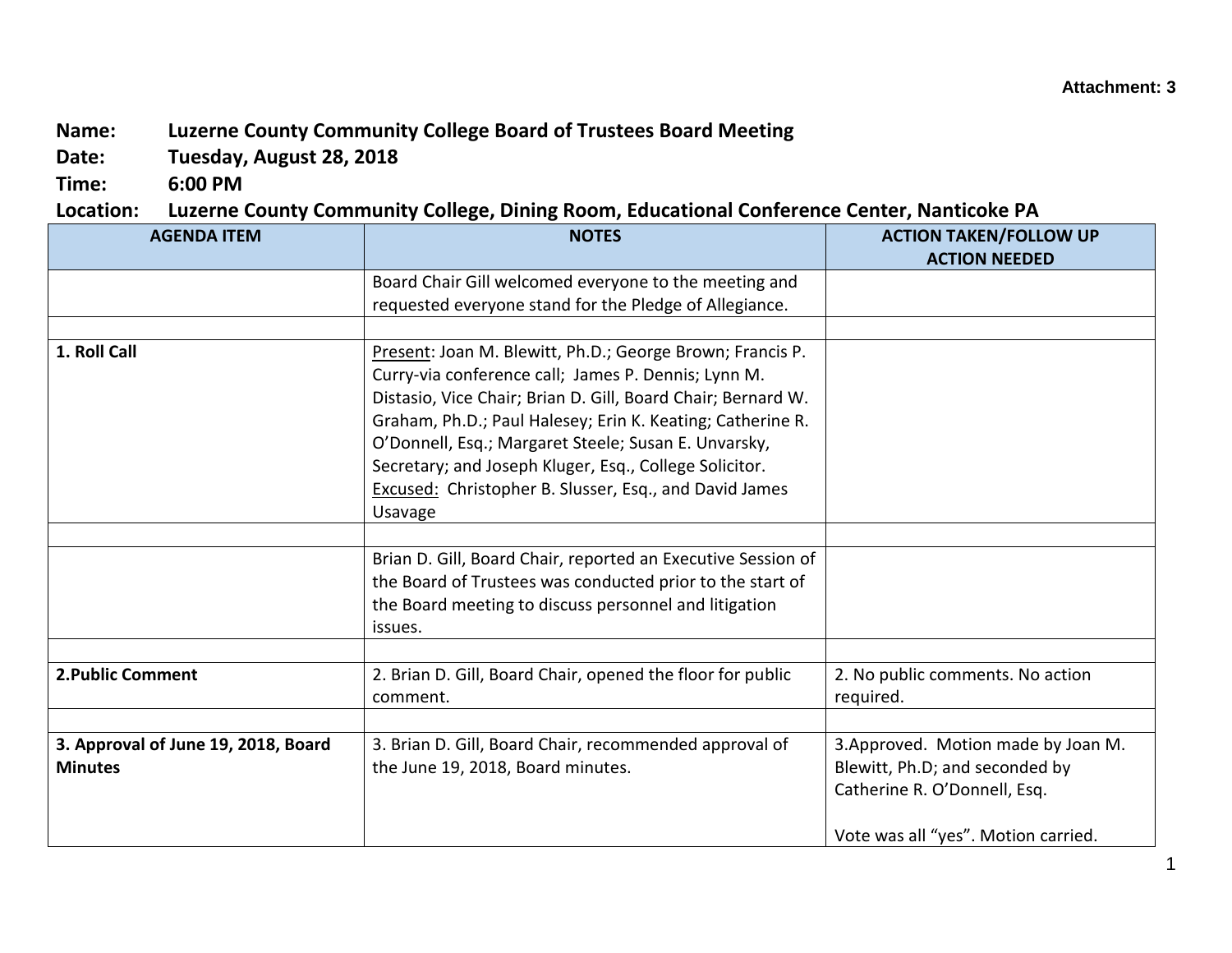| <b>AGENDA ITEM</b>                                       | <b>NOTES</b>                                                                                                                                                                                                                                                                                                                                                                                                                                                                                                                                                                                                                                                                                                                                                                                                                                                                                                                                                                                                                                                                                                                                                                                                              | <b>ACTION TAKEN/FOLLOW UP</b>                                                                                                                                                |
|----------------------------------------------------------|---------------------------------------------------------------------------------------------------------------------------------------------------------------------------------------------------------------------------------------------------------------------------------------------------------------------------------------------------------------------------------------------------------------------------------------------------------------------------------------------------------------------------------------------------------------------------------------------------------------------------------------------------------------------------------------------------------------------------------------------------------------------------------------------------------------------------------------------------------------------------------------------------------------------------------------------------------------------------------------------------------------------------------------------------------------------------------------------------------------------------------------------------------------------------------------------------------------------------|------------------------------------------------------------------------------------------------------------------------------------------------------------------------------|
|                                                          |                                                                                                                                                                                                                                                                                                                                                                                                                                                                                                                                                                                                                                                                                                                                                                                                                                                                                                                                                                                                                                                                                                                                                                                                                           | <b>ACTION NEEDED</b>                                                                                                                                                         |
| 4. Approval of August 28, 2018 Board<br>Agenda           | 4. Brian D. Gill, Board Chair, recommended the Luzerne<br>County Community College Board of Trustees approve the<br>August 28, 2018 Board agenda.                                                                                                                                                                                                                                                                                                                                                                                                                                                                                                                                                                                                                                                                                                                                                                                                                                                                                                                                                                                                                                                                         | 4. Approved. Motion made by Susan E.<br>Unvarsky, Board Secretary; seconded by<br>George Brown to approve the agenda as<br>presented.<br>Vote was all "yes". Motion carried. |
| 5. Report of Officers and Agents<br>o President's Report | President Leary reported classes officially resumed to<br>begin the 2018 Fall Semester. New and returning students<br>and staff were greeted by the Student Government<br>Association, who provided coffee, tea, fruit and breakfast<br>bars the first two days of classes.<br>The College received official notification that the<br>Pennsylvania Department of Education has approved the<br>College's Capital Project, submitted in April 2017, to<br>provide funding to lease the LCCC Scranton Center facility,<br>at an estimated projected amount of \$4,042,583. The<br>Department of Education will provide 50 percent of the<br>annual capital expense of the 15-year lease with our<br><b>Scranton Dedicated Center.</b><br>On August 16 <sup>th</sup> , LCCC held a Ribbon Cutting Ceremony for<br>the new LCCC Pittston Center - M & T Educational Center.<br>President Leary, Board Chair Gill and members of the<br>Board, were joined by elected officials and a<br>representative from M & T Bank for the grand opening. At<br>the end of the ceremony Pittston Mayor Lombardo<br>unveiled a sculpture, Pathmarker, presented to LCCC and<br>which will be located in front of the LCCC Pittston Center. | 5.N/A                                                                                                                                                                        |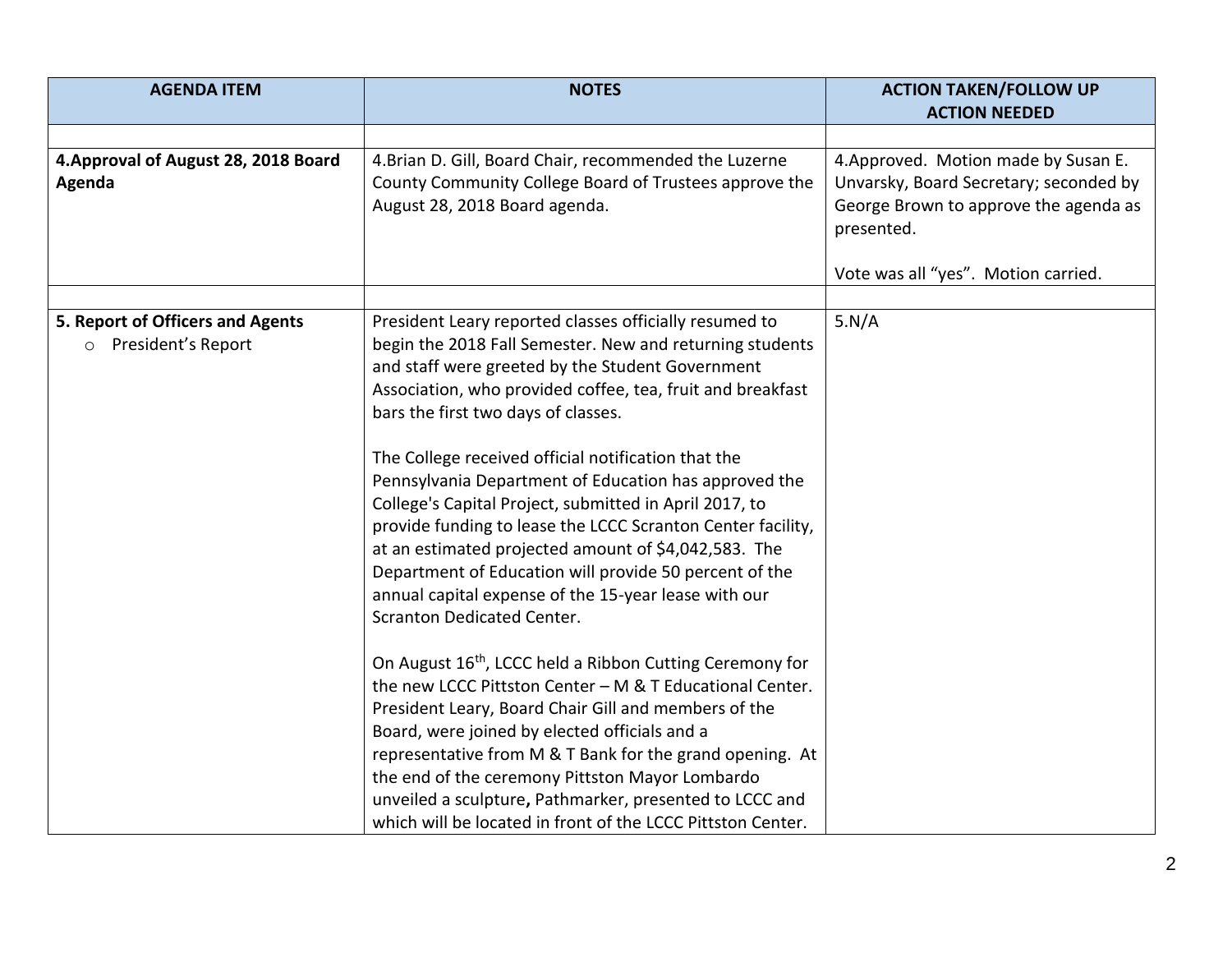| <b>AGENDA ITEM</b> | <b>NOTES</b>                                                   | <b>ACTION TAKEN/FOLLOW UP</b> |
|--------------------|----------------------------------------------------------------|-------------------------------|
|                    |                                                                | <b>ACTION NEEDED</b>          |
|                    | At the Pittston Center, the College will be piloting its       |                               |
|                    | guided pathways program for students who are undecided         |                               |
|                    | about their major or career. Many of these students are        |                               |
|                    | interested in a certain area or discipline and will be able to |                               |
|                    | choose a pathway that would allow them to take the             |                               |
|                    | initial classes for a degree and explore careers in the area.  |                               |
|                    | The LCCC Pittston Center will offer a pathway for students     |                               |
|                    | to explore health and wellness, leading to over 12 degree      |                               |
|                    | and certificate programs. Students would attend the            |                               |
|                    | campus in Nanticoke to finish their degrees in our state-      |                               |
|                    | of-the-art facilities for the hands-on and more advanced       |                               |
|                    | components of these degree programs.                           |                               |
|                    | During the summer, two Career Exploration Camps were           |                               |
|                    | held in the Advanced Technology Center. The concept of         |                               |
|                    | Career Exploration Camps is closely aligned with the           |                               |
|                    | guided pathway model of career development. Students           |                               |
|                    | in these camps were rising juniors and seniors from the        |                               |
|                    | Crestwood Area School District. One camp was held for          |                               |
|                    | high school students interested in exploring careers in        |                               |
|                    | Manufacturing and the type of education and training that      |                               |
|                    | supports those careers. The second camp was held for           |                               |
|                    | high school students interested in exploring                   |                               |
|                    | communication arts. Communication Arts is a                    |                               |
|                    | combination of Broadcast Communication, Journalism,            |                               |
|                    | Advertising, Graphic Communication, Music Recording,           |                               |
|                    | and Visual Arts. The Manufacturing Camp expenses were          |                               |
|                    | underwritten by a local manufacturer who is seeking to         |                               |
|                    | expand the pipeline of young people interested in              |                               |
|                    | pursuing careers in manufacturing. The significance of         |                               |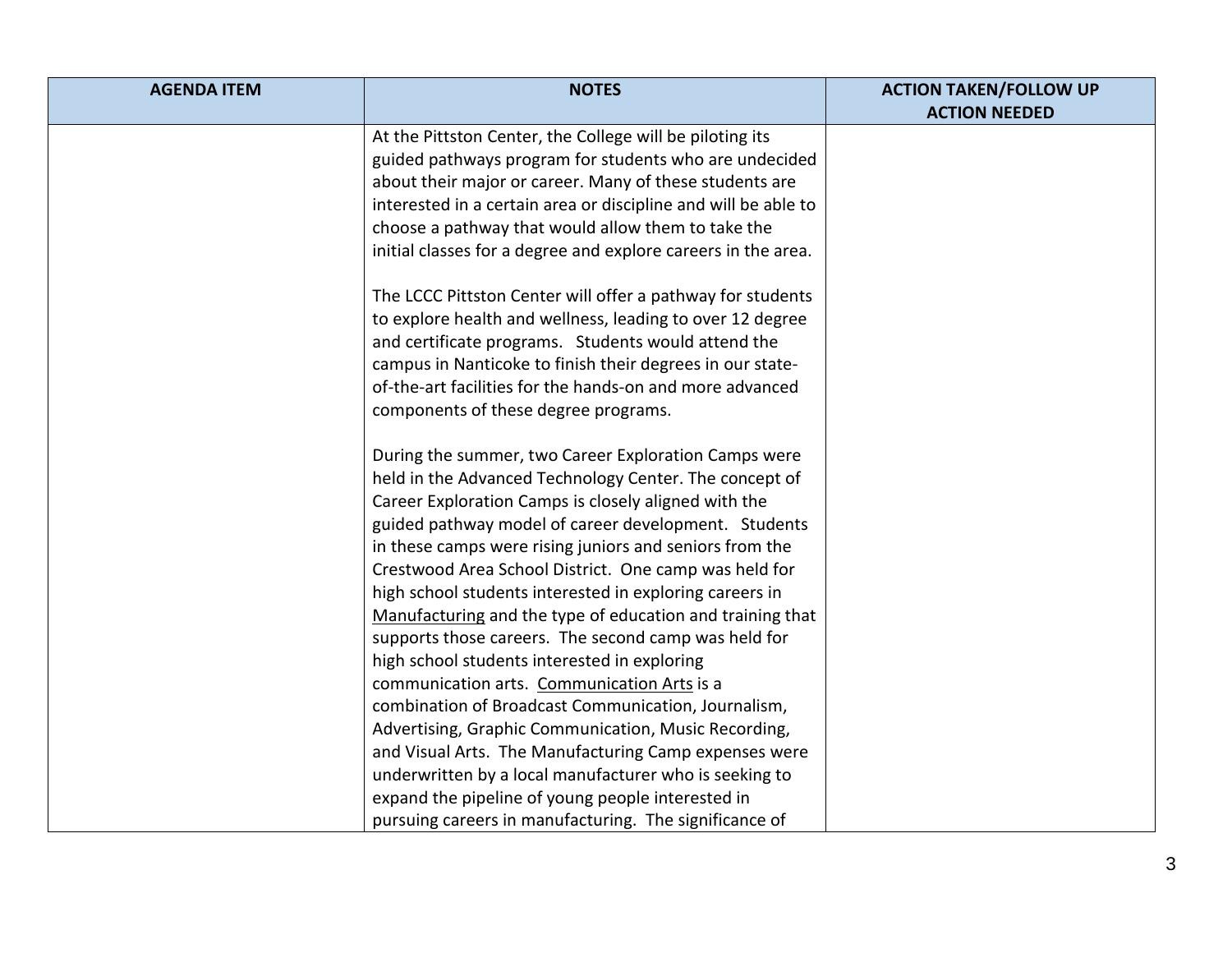| <b>AGENDA ITEM</b> | <b>NOTES</b>                                                                                                                                                                                                                                                                                                                                                                                                                                      | <b>ACTION TAKEN/FOLLOW UP</b><br><b>ACTION NEEDED</b> |
|--------------------|---------------------------------------------------------------------------------------------------------------------------------------------------------------------------------------------------------------------------------------------------------------------------------------------------------------------------------------------------------------------------------------------------------------------------------------------------|-------------------------------------------------------|
|                    | these camps is that it is public/private sector partnership.<br>Underwritten by a private sector, it is with the school<br>district and college to develop the students' talents in<br>these fields and enhance their interest to pursue their<br>college education.                                                                                                                                                                              |                                                       |
|                    | The Applied Technology Department, specifically the<br>Engineering, Design, and Manufacturing Technology<br>Program and the Computerized Numerical Control<br>Program received news this summer of successful<br>accreditation from the National Institute of Metal-<br>Working Standards (NIMS). Congratulations to Applied<br>Technology Chairperson Brandon Babbish and his team for<br>successfully meeting the NIMS Accreditation Standards. |                                                       |
|                    | This accreditation allows Luzerne County Community<br>College students to test for industry-recognized<br>certifications along with their academic credentials. The<br>NIMS Credentials certify an individual's skills as measured<br>against the NIMS Standards. NIMS currently offers 52<br>metalworking credentials.                                                                                                                           |                                                       |
|                    | Under the direction of Vice President Cheryl Lesser,<br>beginning this Fall semester LCCC will begin to lay the<br>groundwork for our Middle States Commission on Higher<br>Education (MSCHE) self-study. Our Self Study Team visit is<br>scheduled for Spring 2021.                                                                                                                                                                              |                                                       |
|                    | The self-study is a time to reflect on LCCC and document<br>how we meet the 7 Standards for Accreditation                                                                                                                                                                                                                                                                                                                                         |                                                       |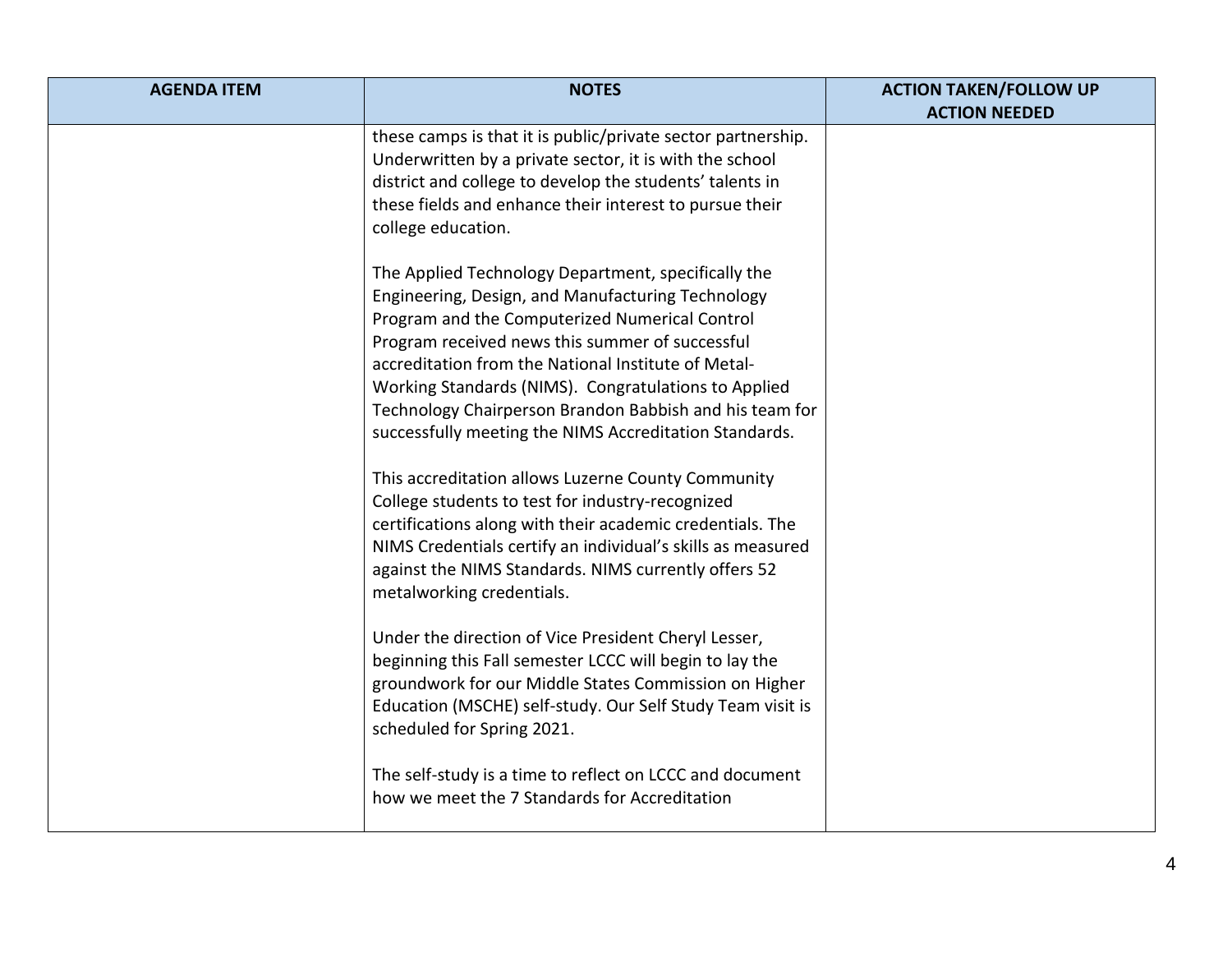| <b>AGENDA ITEM</b>                      | <b>NOTES</b>                                                                                                                                                                                                                                                                                                                                                                                                                                                                                                                                                                | <b>ACTION TAKEN/FOLLOW UP</b> |
|-----------------------------------------|-----------------------------------------------------------------------------------------------------------------------------------------------------------------------------------------------------------------------------------------------------------------------------------------------------------------------------------------------------------------------------------------------------------------------------------------------------------------------------------------------------------------------------------------------------------------------------|-------------------------------|
|                                         |                                                                                                                                                                                                                                                                                                                                                                                                                                                                                                                                                                             | <b>ACTION NEEDED</b>          |
| President's Report continued<br>$\circ$ | Maintaining accreditation is an ongoing process and our<br>Middle States Core Team which works year round and will<br>be meeting with departments and documenting how the<br>College meets the Standards. The Core team and the work<br>groups will put together a self-study that reflects the best                                                                                                                                                                                                                                                                        |                               |
|                                         | of LCCC.<br>President Leary thanked Dr. Janis Wilson-Seeley,<br>Department Chair, Social Science and History and Natalie<br>Staron, Operations Analyst, who have agreed to serve as<br>our Middle States Self-Study Co-Chairs.<br>Don Nelson, Vice President of Operations and<br>Information, who provided an update on the college's<br>capital improvement projects.                                                                                                                                                                                                     |                               |
|                                         | Vice President Nelson reported \$360,000 was invested<br>into the College's Technology Replacement Plan. During<br>the summer, 180 computers were installed within<br>academic labs. In addition, networking equipment,<br>enterprise servers, CCTV equipment, and smart classroom<br>equipment was purchased and installed. This equipment<br>will replace older equipment at the main campus and<br>dedicated centers in order to keep our technology<br>resources up to date for both our students and staff.<br>The Pittston Center LCCC M&T Educational Center was the |                               |
|                                         | former M&T Bank building was completely renovated and<br>is now the College's sixth dedicated center. This facility<br>has 9 traditional classrooms, 2 computer labs, 1 science                                                                                                                                                                                                                                                                                                                                                                                             |                               |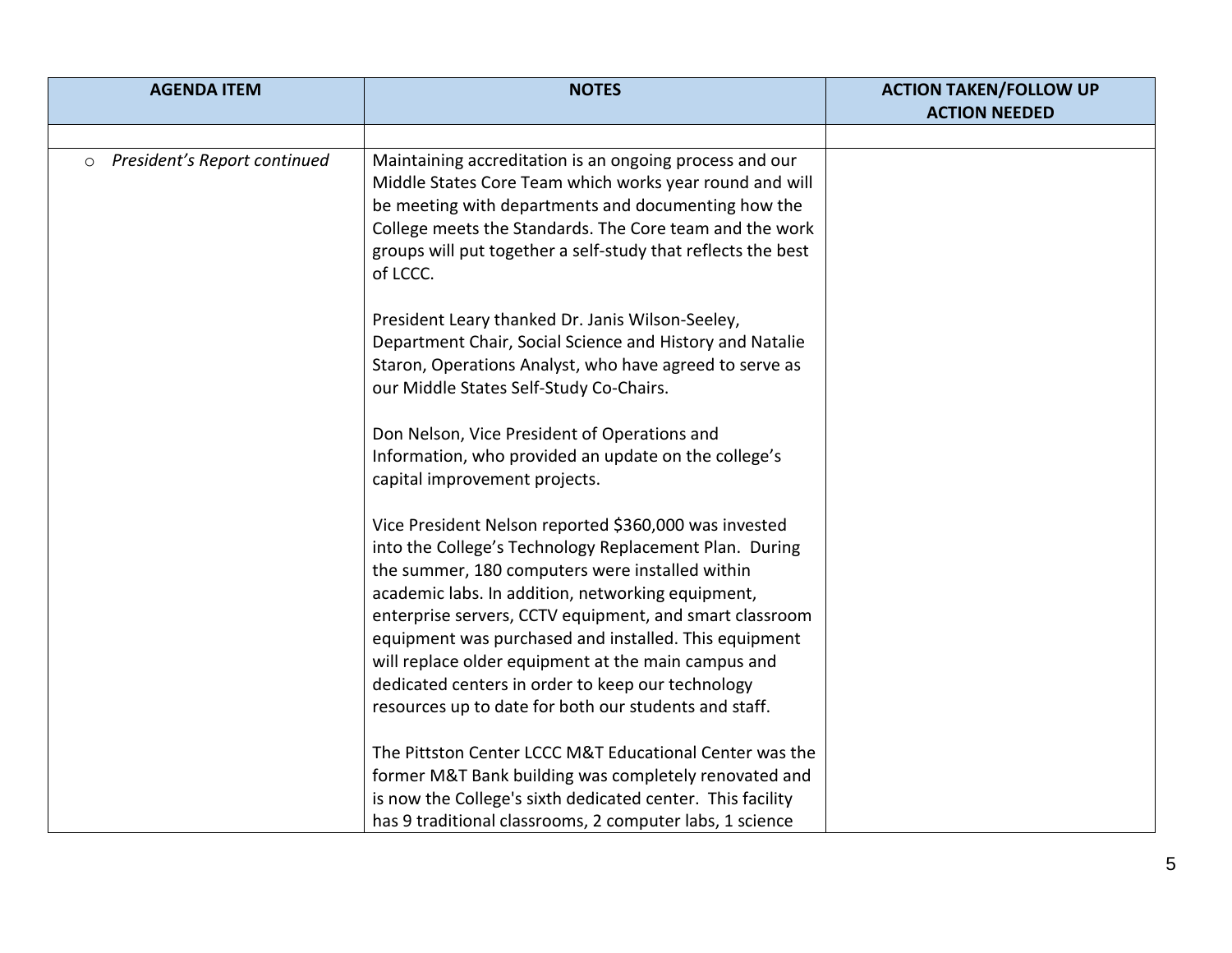| <b>AGENDA ITEM</b> | <b>NOTES</b>                                                                                                                                                                                                                                                                                                                                                                                                                                                                                                                                                                                                                                                                                                                                                                                                                                                                                                                           | <b>ACTION TAKEN/FOLLOW UP</b> |
|--------------------|----------------------------------------------------------------------------------------------------------------------------------------------------------------------------------------------------------------------------------------------------------------------------------------------------------------------------------------------------------------------------------------------------------------------------------------------------------------------------------------------------------------------------------------------------------------------------------------------------------------------------------------------------------------------------------------------------------------------------------------------------------------------------------------------------------------------------------------------------------------------------------------------------------------------------------------|-------------------------------|
|                    | lab, a student lounge and reception area, staff offices, and<br>a conference room.<br>The funding based on the bond re-finance allowed the<br>College to take care of the capital equipment<br>expenditures. Many of the academic departments<br>received equipment and included infrastructure and<br>capital projects such as paving, roof replacements, and<br>new science lab in Building 4 and numerous campus<br>improvements. Building 11 was the renamed Community<br>Educational Partnership Center. This building houses the<br>LIU, Head Start and ALTA program. Our maintenance staff<br>did an excellent job with the improvements to this<br>building. Campus improvements included Campus Center<br>upgrades with carpeting and paint, new archives room in<br>the Library, and painting of classrooms. A new scoreboard<br>was installed in the gym, and the dental department<br>received new equipment and upgrades. | <b>ACTION NEEDED</b>          |
|                    | The \$7.9 GESA project will be completed within two<br>weeks. This project involved changing all the lighting and<br>HVAC throughout the campus. This project will be paid by<br>the lower utility costs.<br>President Leary thanked Vice President Nelson for his<br>leadership. There were many time projects going on and<br>time constraints involved in order to accomplish these<br>projects and meet the funding guidelines. Vice President<br>Nelson and his staff did a wonderful job completing these<br>projects.                                                                                                                                                                                                                                                                                                                                                                                                           |                               |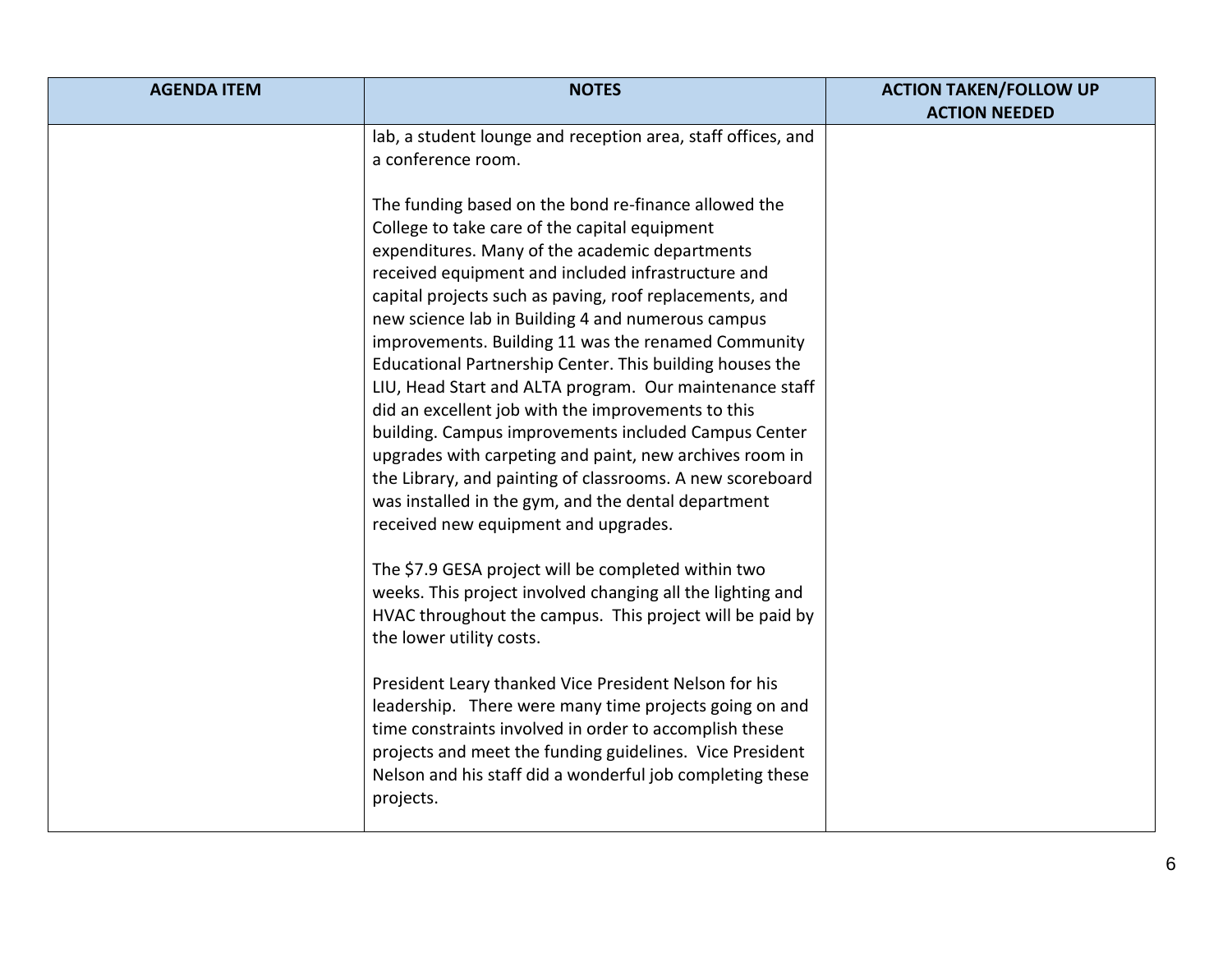| <b>AGENDA ITEM</b>                  | <b>NOTES</b>                                                  | <b>ACTION TAKEN/FOLLOW UP</b><br><b>ACTION NEEDED</b> |
|-------------------------------------|---------------------------------------------------------------|-------------------------------------------------------|
| Treasurer's Report<br>$\circ$       | N/A                                                           | No action required.                                   |
|                                     |                                                               |                                                       |
| <b>Foundation Report</b><br>$\circ$ | Sandy Nicholas, Executive Director, Institutional             |                                                       |
|                                     | Advancement/Foundation reported the Foundation Office         |                                                       |
|                                     | has set aside \$50,000 to assist students with textbooks      |                                                       |
|                                     | needs.                                                        |                                                       |
|                                     |                                                               |                                                       |
|                                     | LCCC will hold a September 11th Remembrance Ceremony          |                                                       |
|                                     | and Brick Dedication on Tuesday, September 11, at 11          |                                                       |
|                                     | a.m. The program will be held at the College's Walk of        |                                                       |
|                                     | Honor.                                                        |                                                       |
|                                     | Included within your Board packets as an informational        |                                                       |
|                                     | item are thank you letters from students who have             |                                                       |
|                                     | received "Presidential Scholarships", these are Board         |                                                       |
|                                     | scholarships that have been approved by the Board and         |                                                       |
|                                     | named after Trustees who have passed away: Frank              |                                                       |
|                                     | Crossin, Atty. Charles Gelso, Joe Kurpis, Dr. James Toole,    |                                                       |
|                                     | James Wachtler, and Albert Wasley. They range from full       |                                                       |
|                                     | tuition scholarships to set amount.                           |                                                       |
|                                     | Trustee Catherine O'Donnell, Esq., Co-Chair of the            |                                                       |
|                                     | Scholarship Donor Dinner reminded the Board of Trustees       |                                                       |
|                                     | the Scholarship Donor Dinner will be held Tuesday,            |                                                       |
|                                     | October 30 at the Woodlands Inn. The Scholarship Donor        |                                                       |
|                                     | Dinner is the primary gala for the College so it is important |                                                       |
|                                     | to have 100% participation from the entire Board. We are      |                                                       |
|                                     | honoring everyone who has donated a scholarship, had a        |                                                       |
|                                     | building named in their honor or other contribution. As a     |                                                       |
|                                     | results, the first part of the dinner includes at 4:30 p.m.   |                                                       |
|                                     | the Board is invited to a reception with the visionaries,     |                                                       |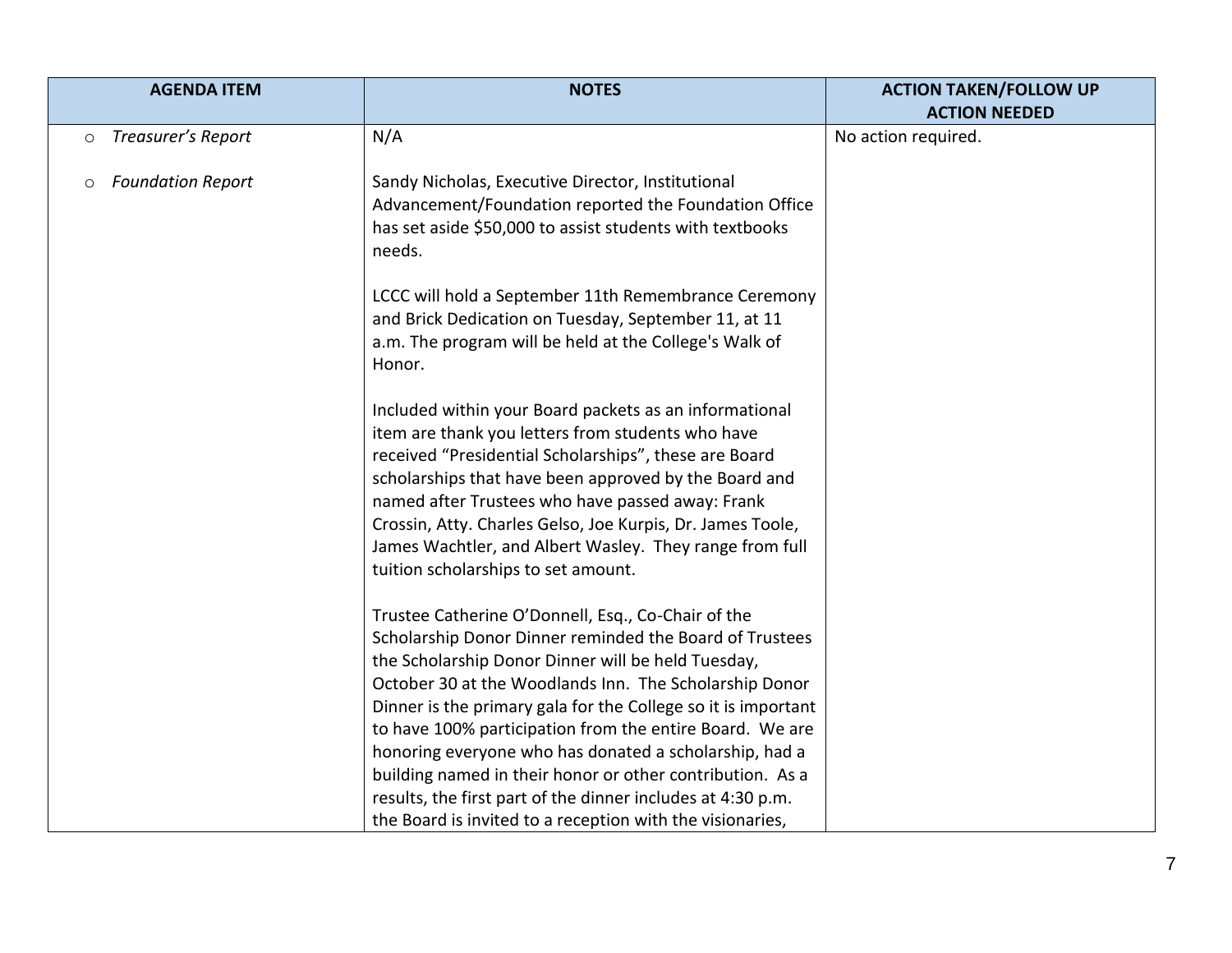| <b>AGENDA ITEM</b>                                                                        | <b>NOTES</b>                                                                                                                                                                                                                     | <b>ACTION TAKEN/FOLLOW UP</b>                                                                        |
|-------------------------------------------------------------------------------------------|----------------------------------------------------------------------------------------------------------------------------------------------------------------------------------------------------------------------------------|------------------------------------------------------------------------------------------------------|
|                                                                                           |                                                                                                                                                                                                                                  | <b>ACTION NEEDED</b>                                                                                 |
|                                                                                           | 5 pm cocktail hour with dinner following at 6 p.m.                                                                                                                                                                               |                                                                                                      |
|                                                                                           | Trustee O'Donnell encouraged the Board to review the                                                                                                                                                                             |                                                                                                      |
|                                                                                           | solicitation material as well as purchase a ticket for the<br>event.                                                                                                                                                             |                                                                                                      |
|                                                                                           |                                                                                                                                                                                                                                  |                                                                                                      |
| 6. Report/Action of the Nomination<br><b>Committee</b><br>6A. 2018-2019 Slate of Officers | 6A. On behalf of the Nomination Committee, Margaret<br>Steele presented the following recommendation:                                                                                                                            | 6A. Board Chair Gill opened the floor to<br>nominations.                                             |
|                                                                                           | The Nomination Committee recommends the current<br>slate of officers: Board Chair Brian Gill; Vice Chair Lynn<br>Distasio; and Secretary-Susan Unvarsky, be reappointed to<br>serve a second term as the 2018-2019 LCCC Board of | No nominations presented from floor.<br>Board Chair Gill asked for a motion to<br>close nominations. |
|                                                                                           | Trustees Officers.                                                                                                                                                                                                               | Motion made by Paul Halesey; seconded<br>by Francis Curry to close nomination                        |
|                                                                                           | It is recommended the LCCC Board of Trustees approve<br>the 2018-2019 Slate of Officers as presented.                                                                                                                            | from the floor.                                                                                      |
|                                                                                           |                                                                                                                                                                                                                                  | All in favor. Opposed. Motion carried.                                                               |
|                                                                                           |                                                                                                                                                                                                                                  | Board Chair Gill asked for a motion to<br>approve the 2018-2019 as presented.                        |
|                                                                                           |                                                                                                                                                                                                                                  | Approved. Motion made by George<br>Brown; seconded by Joan M. Blewitt,<br>Ph.D.                      |
|                                                                                           |                                                                                                                                                                                                                                  | All in favor. Opposed. Motion carried.                                                               |
|                                                                                           |                                                                                                                                                                                                                                  |                                                                                                      |
|                                                                                           |                                                                                                                                                                                                                                  |                                                                                                      |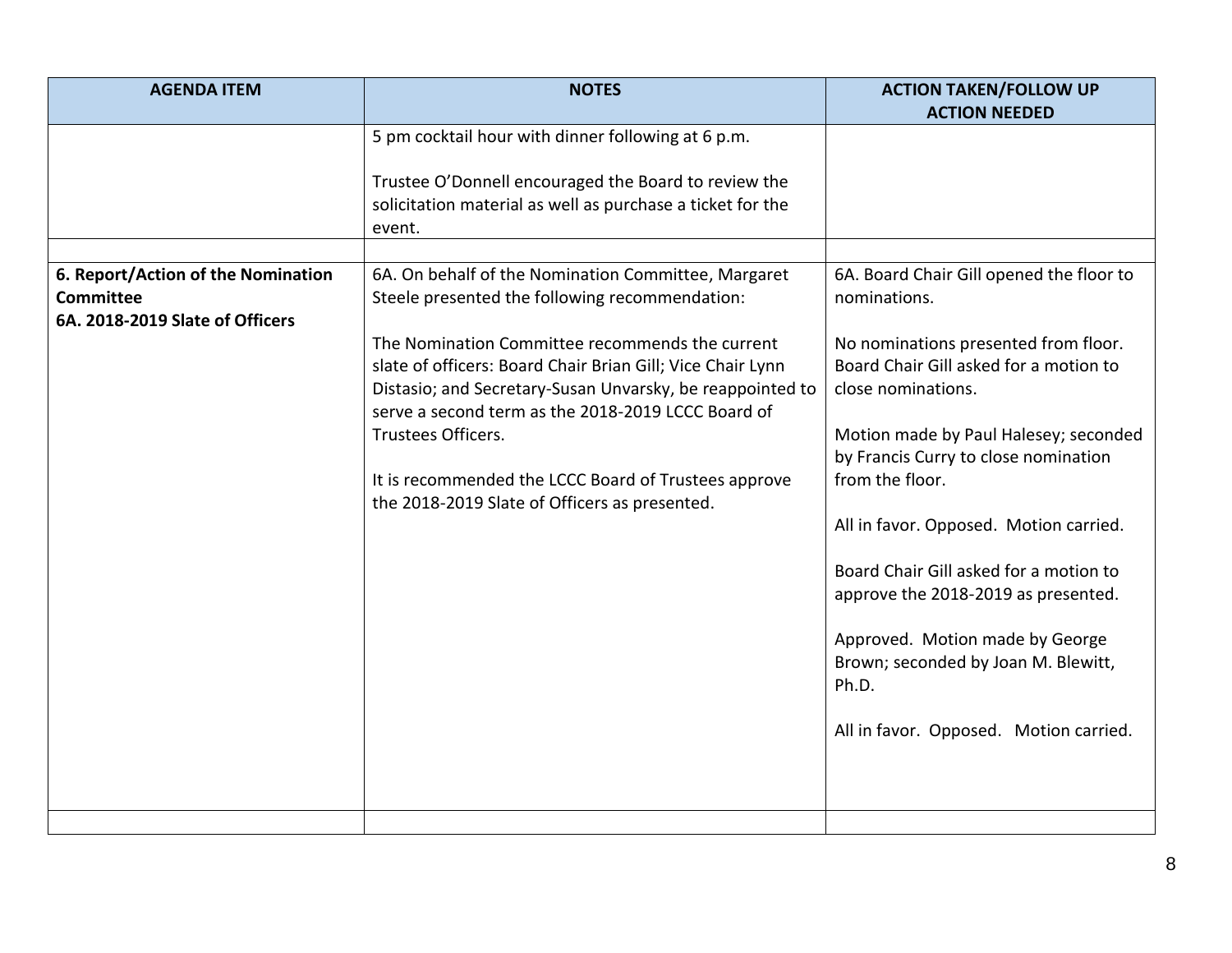| <b>AGENDA ITEM</b>                                                                       | <b>NOTES</b>                                                                                                                                                                                                                                                                                                            | <b>ACTION TAKEN/FOLLOW UP</b>                                                                                                   |
|------------------------------------------------------------------------------------------|-------------------------------------------------------------------------------------------------------------------------------------------------------------------------------------------------------------------------------------------------------------------------------------------------------------------------|---------------------------------------------------------------------------------------------------------------------------------|
|                                                                                          |                                                                                                                                                                                                                                                                                                                         | <b>ACTION NEEDED</b>                                                                                                            |
| 7. Report/Action of the Executive<br><b>Committee</b>                                    |                                                                                                                                                                                                                                                                                                                         |                                                                                                                                 |
| 7A. Trustee Travel, PACCC All Trustees<br><b>Assembly</b>                                | 7A. Board Chair Gill recommends the Luzerne County<br>Community College Board of Trustees approve the use of<br>budgeted trustee travel funds, not to exceed \$400, for<br>one Trustee to attend the 2018 Pennsylvania Commission<br>for Community Colleges All-Trustees Assembly in<br>Harrisburg, September 14, 2018. | 7A. Approved. Motion made by Susan E.<br>Unvarsky; seconded by Joan M. Blewitt,<br>Ph.D.<br>Vote was all "yes". Motion carried. |
| 7B. Trustee Travel, 2018 ACCT<br><b>Leadership Congress</b>                              | 7B. Recommend the Luzerne County Community College<br>Board of Trustees approve the use of budgeted trustee<br>travel funds, not to exceed \$5,600 for two (2) Trustees to<br>attend the 2018 ACCT Leadership Congress in New York<br>City, October 24-27, 2018.                                                        | 7B. Approved. Motion made by Joan M.<br>Blewitt, Ph.D.; seconded by Erin K.<br>Keating.<br>Vote was all "yes". Motion carried.  |
| 8. Report/Action of the Academic<br><b>Committee</b>                                     | 8. No report.                                                                                                                                                                                                                                                                                                           | 8. N/A                                                                                                                          |
| 9. Report/Action of the Finance<br><b>Committee</b>                                      | 9. No report.                                                                                                                                                                                                                                                                                                           | 9. N/A                                                                                                                          |
| 10. Report of the Human Resources<br><b>Committee</b>                                    | 10. No report.                                                                                                                                                                                                                                                                                                          | 10. N/A                                                                                                                         |
|                                                                                          |                                                                                                                                                                                                                                                                                                                         |                                                                                                                                 |
| 11. Report of the Legislative,<br><b>Economic and Public Affairs</b><br><b>Committee</b> | 11. No report.                                                                                                                                                                                                                                                                                                          | 11. $N/A$                                                                                                                       |
|                                                                                          |                                                                                                                                                                                                                                                                                                                         |                                                                                                                                 |